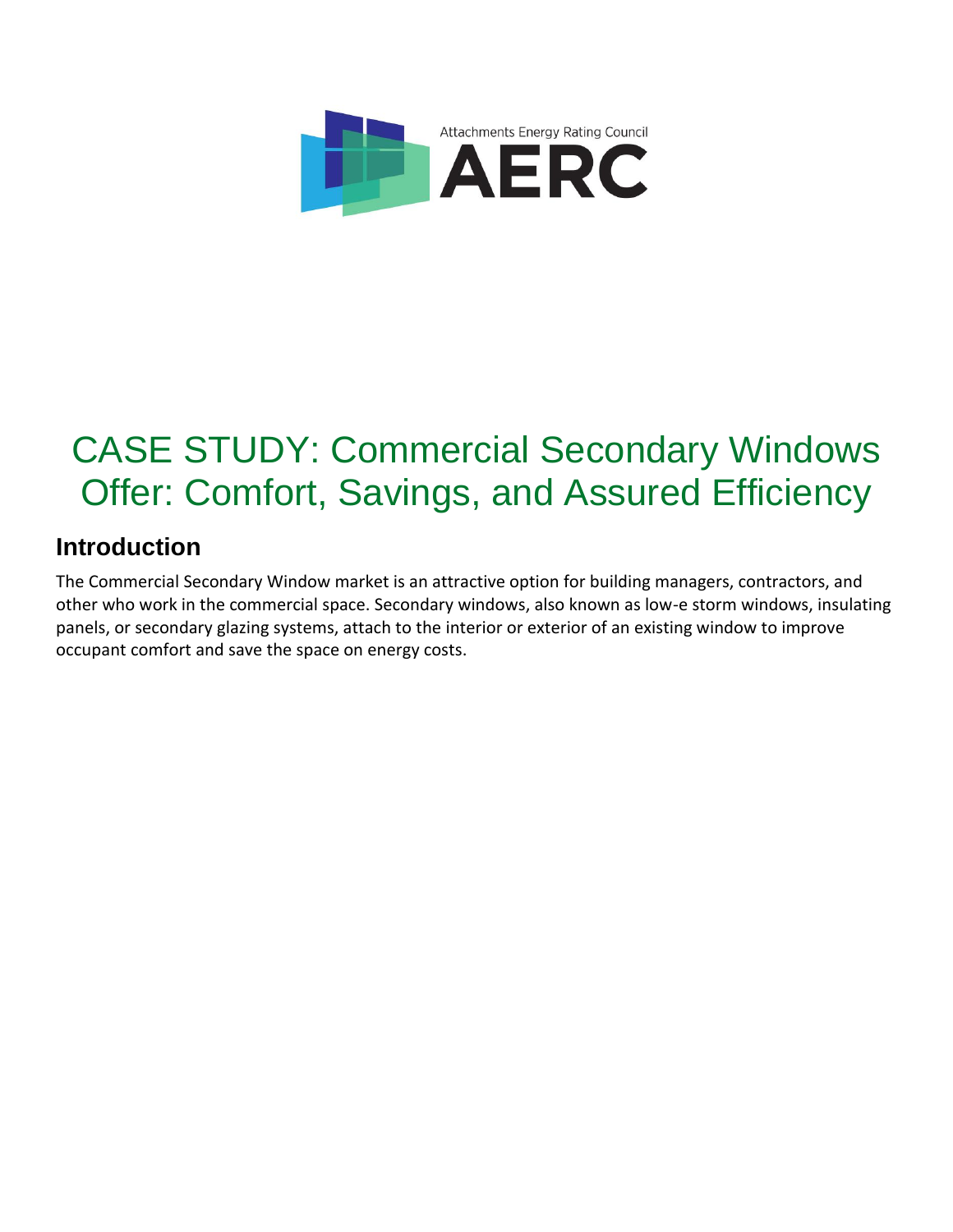**Commercial Secondary** Windows include low-e storm windows, insulating panels, or secondary glazing systems that attach to the interior or exterior of existing windows.

**Secondary windows** improve occupant comfort while reducing HVAC energy use up to 20 percent at as little as half the cost of window replacement. \*\*Per NEEA

The Department of Energy recently analyzed 400 technologies and ranked interior and exterior storm windows near the top (#3) for their potential impact on energy efficiency.

AERC's program offers thirdparty performance metrics and certification of secondary windows, enabling product-toproduct comparisons.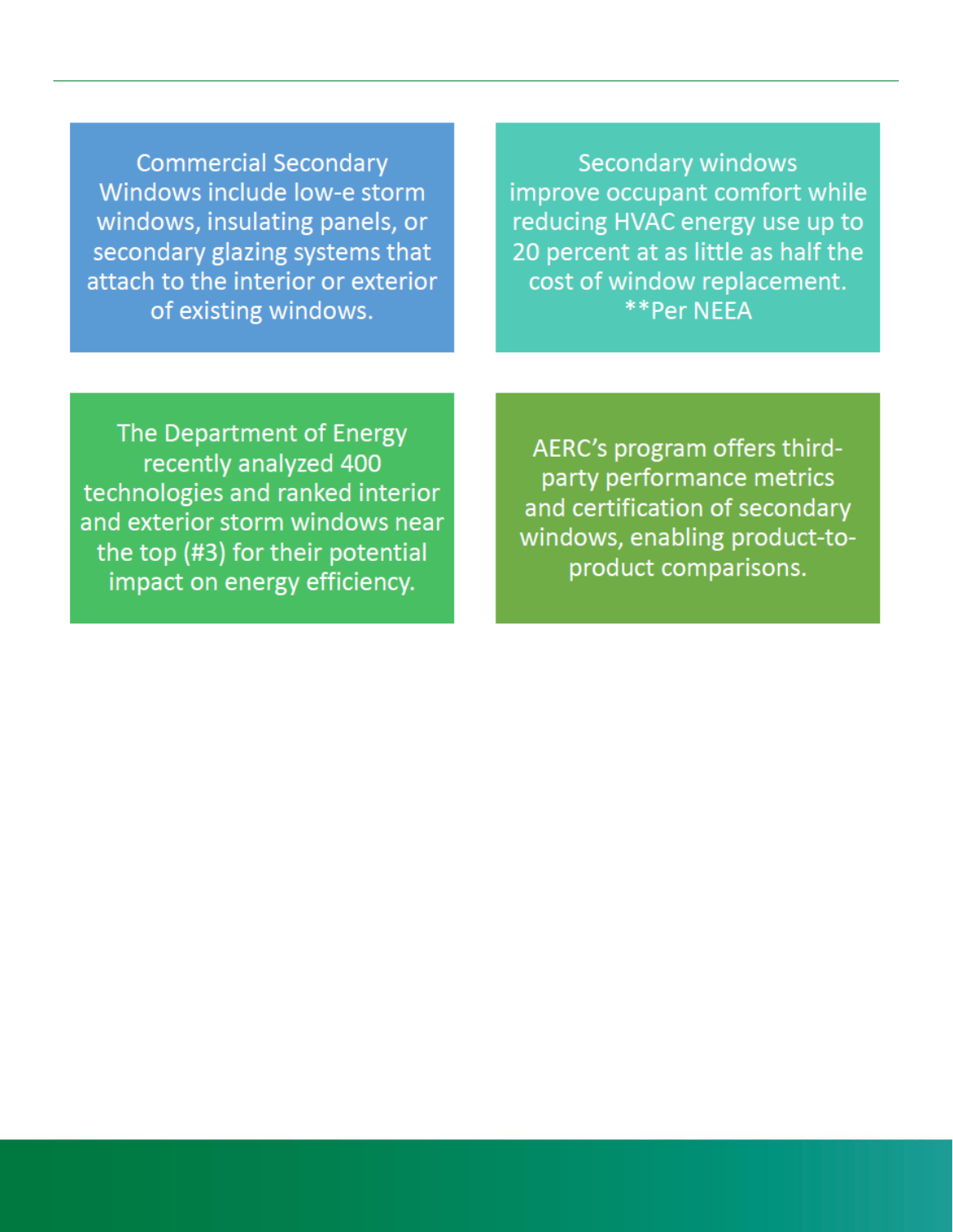The secondary windows can be used in many applications:

#### RETROFITTED UPGRADES

• Real World Scenario: A building manager of a commercial office space wants to save on energy costs, improve occupant comfort, and retain tenants

#### ADAPTIVE RE-USE

• Real World Scenario: A historic commercial building (i.e.: a theater, library, government building, etc.) needs to improve energy savings due to original windows, but still maintain historic aesthetic.

#### ACOUSTIC UPGRADES

• Real World Scenario: Rather than the focus being on energy savings and efficiency needs, some commercial spaces, like hotels or theaters, may need to make upgrade in order to reduce sound pollution from busy city and street noise outside.

#### LOW-BUDGET PROJECTS

• Real World Scenario: Commercial spaces, such as low income multi-family units, may require energy and occupant comfort upgrades, but not have enough budget for a full window replacement. Secondary window systems offer a great, cost effective solution.

In any commercial setting or scenario, secondary window systems can be utilized, and for the building managers, architects, or contractors making the product and purchasing decisions, look for the Attachments Energy Rating Council's Energy Performance Certificate<sup>1</sup> to compare certified products and their important energy metrics like U-Factor, Solar Heat Gain Coefficient, Air Leakage, and Visual Transmittance. The certificate allows for professionals to get a better sense for how much energy savings they will realize after utilizing these products.

Throughout 2020 and 2021, a number of AERC member companies have certified their commercial secondary window products. Four interior storm window products from Larson Manufacturing Co., two interior and two exterior products from QUANTA Technologies Inc., and two window insert products from Indow Windows are now certified through AERC. Having followed AERC testing and reporting protocols, these products earned certificates establishing their performance.

<sup>&</sup>lt;sup>1</sup> Attachment Energy Rating Council:<https://aercnet.org/about/>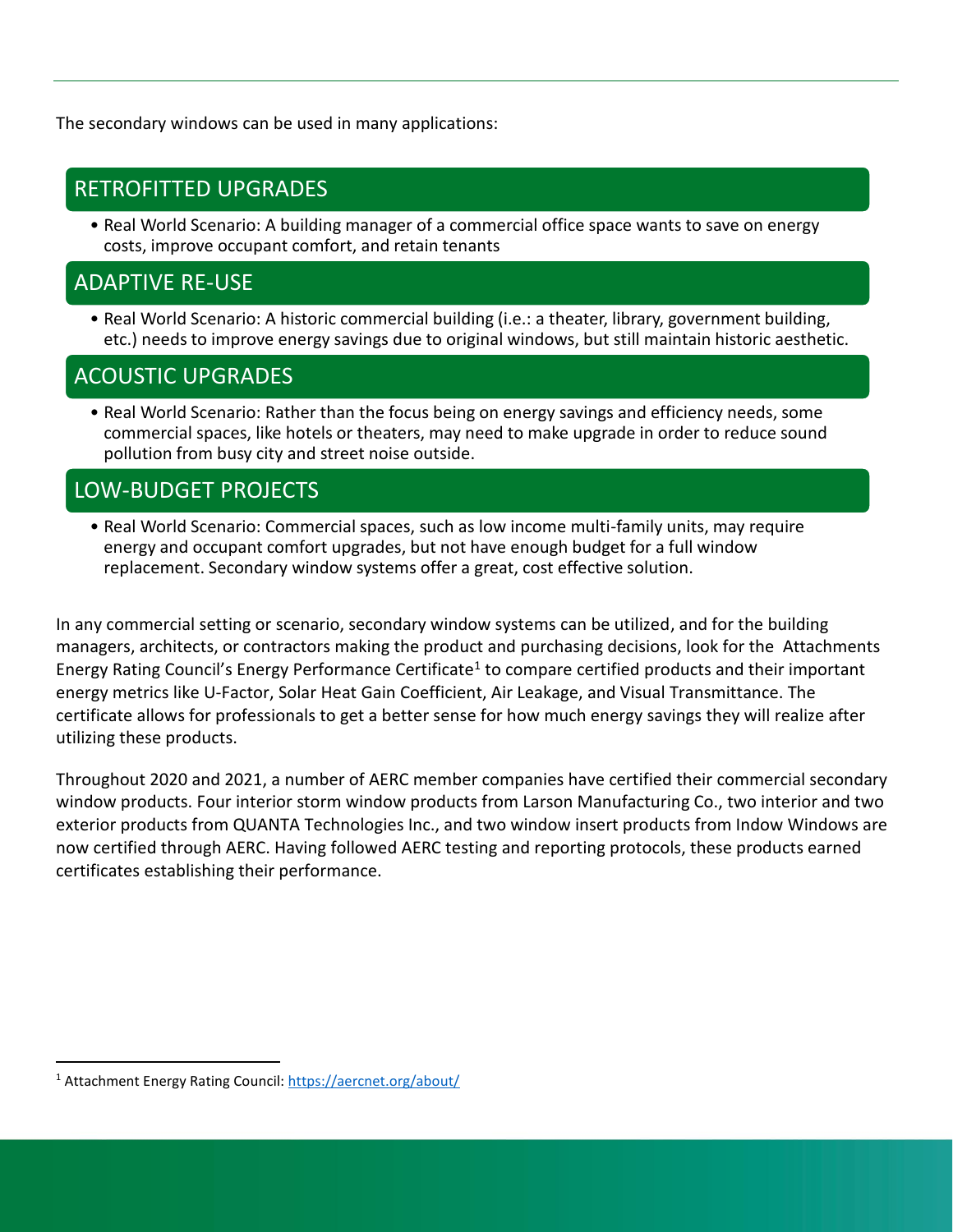#### **AERC Secondary Window Certificate**



For more information, visit AERCEnergyRating.org/Commercial

This certificate indicates that the product has been rated according to strict standards<br>set forth by the Attachments Energy Rating Council (AERC).

DISCLAIMER: THE ATTACHMENTS ENERGY RATING COUNCIL RATINGS ARE BASED ON CERTAIN ASSUMED CRITERIA INCLUDING ATTACHMENT INSTALLATION OVER A SINGLE PANE CLEAR GLASS ALUMINUM FRAME<br>EXISTING WINDOW. AERC DOES NOT REPRESENT OR GUARANTEE IN ANY RESPECT THAT THE CONSUMER<br>WILL EXPERIENCE ENERGY SAVINGS. SEE WEBSITE FO

\*Simulated over a single pane clear glass aluminum frame existing window (AERC 1 Baseline Window D).<br>Plased on AERC 1.2 physical test method.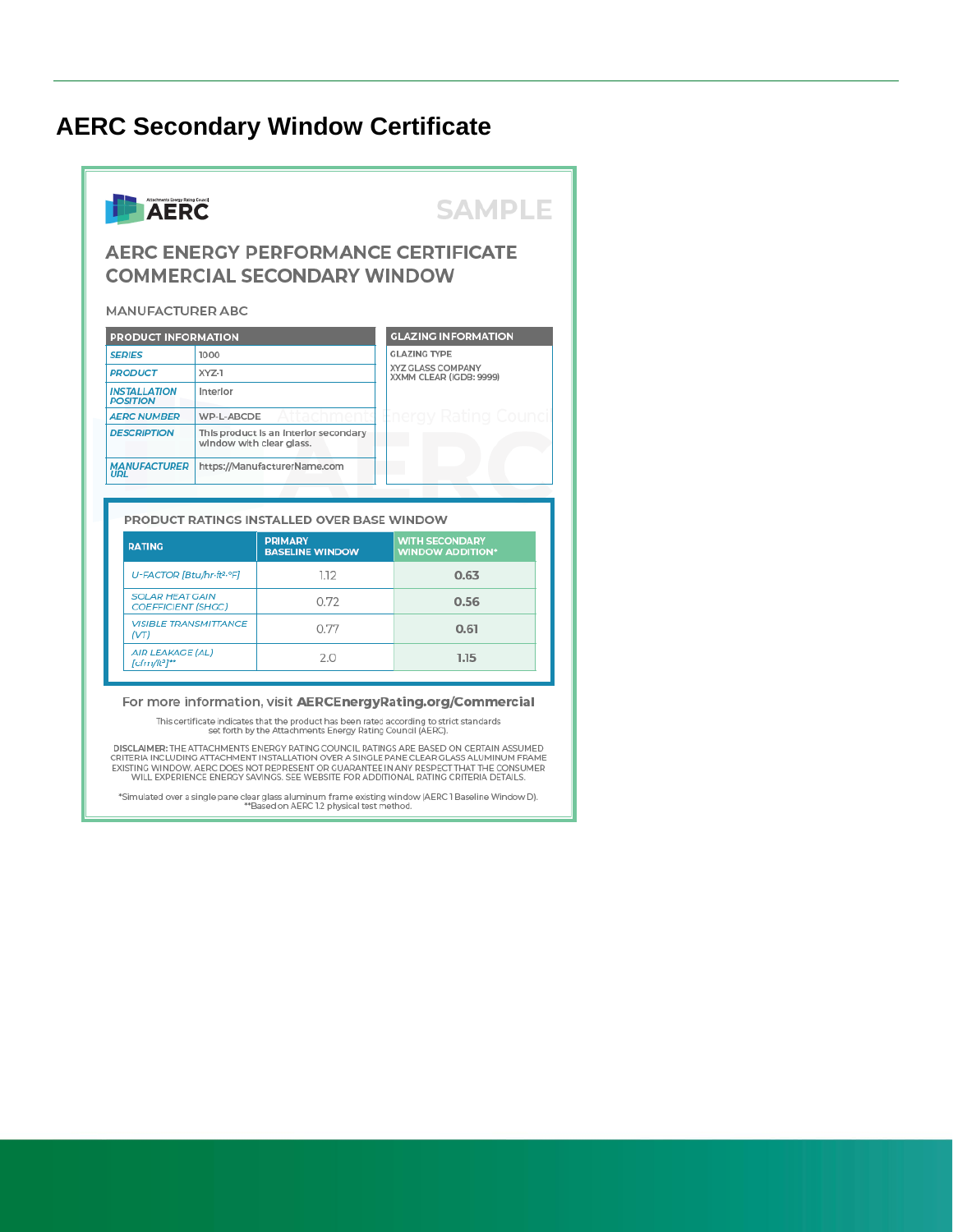# **AERC CERTIFIED SECONDARY WINDOW SYSTEMS**

| <b>INDOW Windows</b>                | <b>Larson Manufacturing Co.</b>                 | Quanta Technologies, Inc.                  |
|-------------------------------------|-------------------------------------------------|--------------------------------------------|
| <b>Acoustic Grade Window Insert</b> | 1200E, ComfortSEAL Low-E Interior<br>$\bullet$  | <b>Interior Panels:</b>                    |
| Standard Grade Window Insert        | Single Hung Window                              | <b>QUANTAPANEL 602-PW IGS</b>              |
|                                     | 1500E, ComfortSEAL Low-E Interior<br>$\bullet$  | <b>QUANTAPANEL 605-DH IGS</b><br>$\bullet$ |
|                                     | Picture Window                                  |                                            |
|                                     | 1600E, ComfortSEAL Low-E Interior               | <b>Exterior Panels:</b>                    |
|                                     | Slider Window                                   | <b>QUANTAPANEL 703-FP IGS</b>              |
|                                     | 1900C, Commercial Insider Interior<br>$\bullet$ | <b>QUANTAPANEL 704-DH IGS</b><br>$\bullet$ |
|                                     | Glazing Panel (low-e glass)                     |                                            |
| Indow Windows' inserts are used     | Larson Manufacturing's certified low-e          | <b>QUANTAPANEL Insulating Glass</b>        |
| by commercial customers to          | storm windows are used as an                    | Systems (IGS) are used in single-          |
| block drafts completely and         | additional layer of glass on the interior       | family homes, commercial, and              |
| reduce noise. The secondary         | of existing windows to provide more             | multifamily buildings. These               |
| windows leads to a reduction in     | comfortable spaces for occupants. The           | products are suitable for buildings        |
| heating and cooling bills.          | secondary glazing systems not only              | in which the owner seeks to retain         |
|                                     | provide thermal benefits, but the               | the original windows for                   |
|                                     | added layer dampens outside noise.              | architectural or historic purposes         |
|                                     |                                                 | but also wants performance in              |
|                                     |                                                 | terms of energy efficiency, noise          |
|                                     |                                                 | reduction and occupant comfort.            |